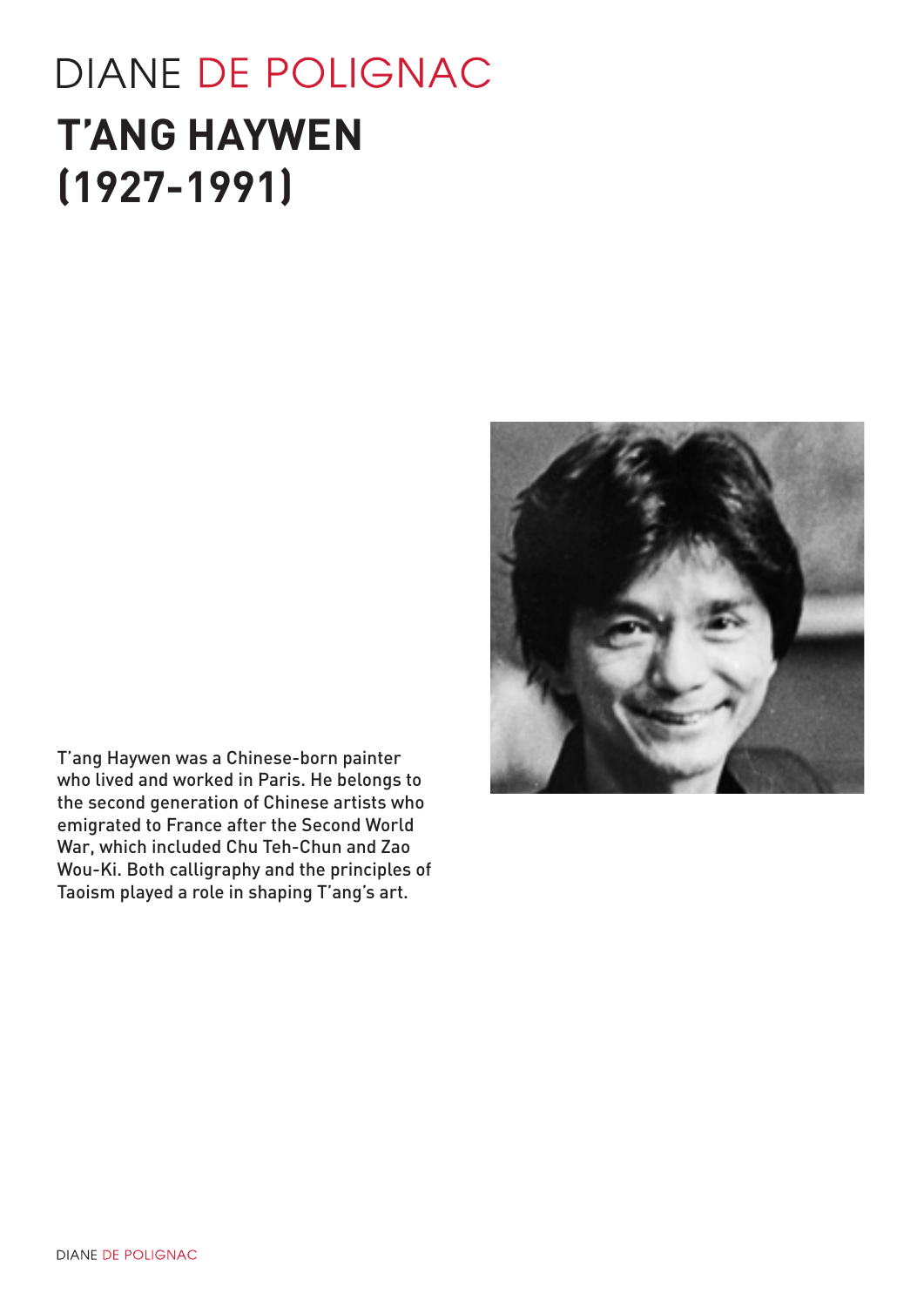#### **T'ANG HAYWEN'S EARLY LIFE AND ARTISTIC TRAINING**

T'ang Haywen (born as Zeng Tianfu) was born in Xiamen in China's Fujian Province on 20 December 1927. T'ang Haywen moved to the city now known as Ho Chi Minh City in Vietnam at the age of 10 years old.

Like his contemporaries, the painters Chu Teh-Chun and Zao Wou-Ki, T'ang Haywen travelled to France to pursue his ambition to train as an artist. In contrast to Chu Teh-Chun and Zao Wou-Ki, who studied at the Hangzhou Academy of Art (now the China Academy of Art), T'ang Haywen did not receive any formal artistic training. It was, rather, his knowledge and understanding of calligraphy and Taoism, instilled by his grandfather, that informed his intellectual and artistic development.

## **THE CHINESE PAINTER T'ANG HAYWEN IN PARIS**

T'ang Haywen moved to France in 1948, ostensibly to study medicine in keeping with his family's wishes. However, he abandoned his medical studies, taking classes at the Académie de la Grande Chaumière instead and studying the works of Gauguin, Cézanne and Matisse in the museums of Paris. In his early works, T'ang Haywen explored a variety of themes, including interior design, portraits, self-portraits, still lifes and views of Paris.

His fascination with Shi Tao—the 17<sup>th</sup> century individualist painter—greatly influenced his work. Writing to his brother in 1958, T'ang said: "I have found my vocation in painting... something I didn't think would please our parents... it is a very serious matter, in which there can be no question, honestly, of seeking success for its own sake... In order to be genuine, success must be completely sincere. Once a painter has found himself, then and only then can he work for others, which he must do, but not before... I cannot and nor would I wish to abandon this vocation."

#### **T'ANG HAYWEN'S INKS**

In the early 1960s, T'ang Haywen demonstrated a preference for ink on paper, gouache and watercolour. The painter defined an original and personal pictorial space using standard-sized sheets of cardboard. First working in 29.7 x 21 cm and 70 x 50 cm formats, he then went on double these formats to create diptychs. The 70 x 100 cm format is one of the most common formats in T'ang Haywen's work.

#### **THE CHINESE PAINTER T'ANG HAYWEN'S SOURCES OF INSPIRATION**

In 1964, T'ang Haywen painted his *Hommage à Cézanne*  on a 70 x 50 cm sheet of paper. In the piece, he revisited the composition of Cézanne's Bathers (*Les Grandes Baigneuses*).

During the period from 1960 to 1965, T'ang Haywen painted a series of very small oil paintings, most of which were created on a canvas of newsprint. While oil was the preferred medium of Western artists, T'ang Haywen's use of newsprint revealed his modest living conditions as an artist.

In 1968, T'ang Haywen painted a large diptych of a group of three naked women with dark hair and skin, inspired by Gauguin. The piece was reminiscent of Gauguin's greatest work: *Where Do We Come From? What Are We? Where Are We Going?* The Chinese painter inscribed the back of the piece with the words: "D'où venons-nous ?" ["Where do we come from?"]

# **T'ANG HAYWEN & THE CINEMA**

In the early 1970s, T'ang Haywen was invited to India to visit Goa by the Maharani of Porbandar. On the beach in Goa, he made the acquaintance of the filmmaker Tom Tam and his partner Martha Sandler. T'ang Haywen appeared with Martha in the psychedelic short film *Furen Boogie*. In 1973, Tom Tam and T'ang Haywen shot *T'ang Boogie*—probably the first art film by a modern Chinese artist—in his little Parisian apartment on Rue Liancourt.

#### **THE CHINESE PAINTER T'ANG HAYWEN'S EXHIBITIONS AROUND THE WORLD**

In the 1970s and 1980s, T'ang Haywen continued to travel, his trips and exhibitions advancing hand in hand. In 1975, the curator Mary Tregear presented T'ang Haywen's ink paintings at the Ashmolean Museum in Oxford. His works were also exhibited on several occasions at Nane Stern's gallery in Paris and other galleries in Switzerland, Italy and Germany. On the recommendation of a friend, T'ang Haywen met the renowned collector Dominique de Ménil in the United States, who acquired one of his diptychs.

Chinese painting and calligraphy use the same materials: round brushes on paper or silk, with ink and water. Although some consider the works of these genres abstract by nature, the Chinese artists Zao Wou KI, Chu Teh Chun and T'ang Haywen never thought of themselves as abstract painters. In 1972, T'ang Haywen wrote: "There is no doubt that the play of abstraction can briefly inspire people's thoughts in an instant, but when it comes to deciphering and understanding the past, there is no further flourishing of sensibility, numbers are dead and even memories disappear. Our profound sensibility, related to the unconscious, can only develop and grow when nourished by the tangible, that is to say, as far as painting is concerned, by the recollection in our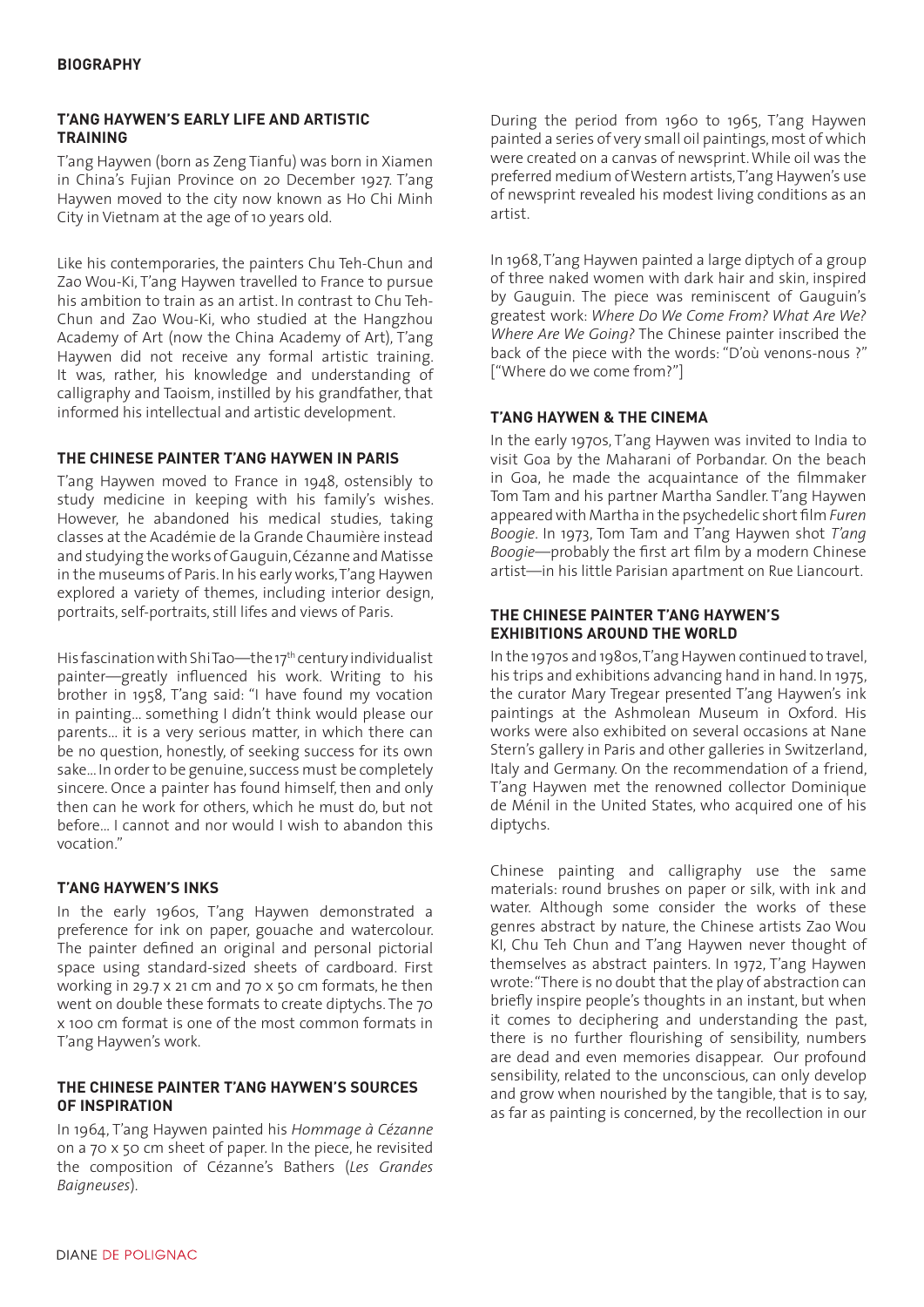conscious memory of profound and lasting sensitive experiences that we have had in the real world. It is on the basis of a certain, and more or less preponderant, material figurative representation that painting can develop and renew itself without losing itself, and expand into the realms of emotion and spirituality…"

At the beginning of the 1980s, T'ang Haywen continued to produce diptychs in a variety of formats, also creating small triptychs in ink and colour and numerous small watercolours. Living more simply, his spiritual journey brought him closer to a group of friends, including the gallery owner Nane Stern. It was during this period that T'ang Haywen travelled to Fontgombault Abbey. He then converted to Catholicism and was baptised in 1984 and given the Christian name François, which means "free man".

In 1983 and 1984, thanks to his friend Dominique Ponnau, T'ang Haywen exhibited at the Musée des Beaux-Arts de Quimper in Brittany and then at the Musée du Château de Vitré. His large diptychs were painted on sheets of cardboard produced from wood fibres. With some of his friends encouraging him to choose a more refined medium, T'ang Haywen began to paint on Arches paper—produced from cotton fibres and known for its durability.

T'ang Haywen continued to travel, exhibiting his paintings in France and abroad. His last major trip took him to Georgia, but his health was deteriorating. Suffering from AIDS, T'ang Haywen died in Paris on 9 September 1991.

#### **POSTHUMOUS RECOGNITION OF THE CHINESE PAINTER T'ANG HAYWEN**

Towards the end of the 1990s, T'ang Haywen's work began to draw the attention of much wider audiences. Several important exhibitions—in particular those at the Oceanographic Museum in Monaco, the Taipei Fine Arts Museum in Taiwan, the Musée Guimet in Paris and the Shiseido Foundation in Tokyo—demonstrated the importance and original nature of his work.

© Diane de Polignac Gallery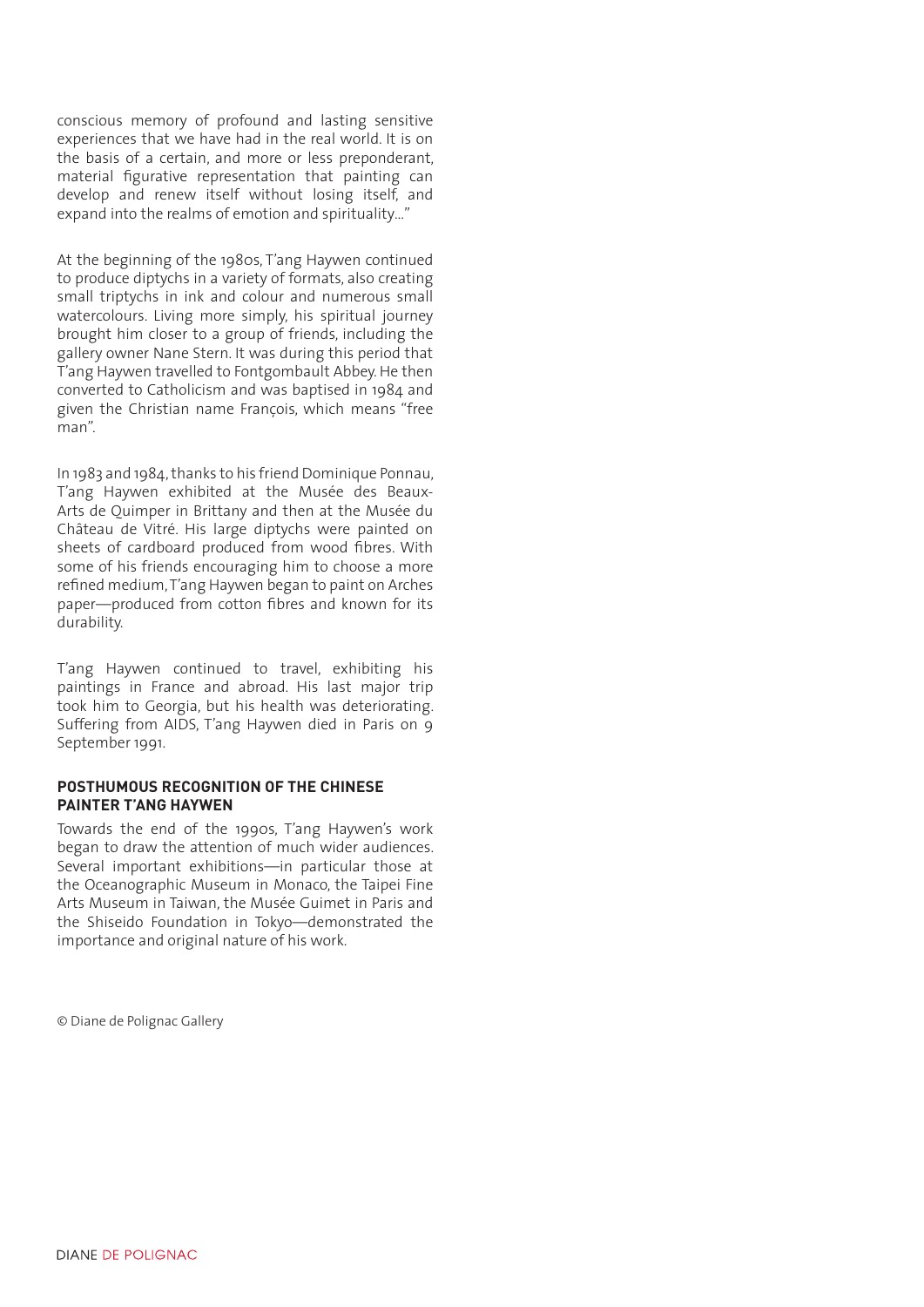#### SELECTED COLLECTIONS

Brive, Musée de Brive Chambéry, Musée des beaux-arts Chicago, IL, Art Institute of Chicago Hong Kong, M+ Museum, Houston, TX, The Menil Collection Nice, Fonds de la Direction des Musées de la ville de Nice Nice, Musée d'Art contemporain de la Ville de Nice - MAMAC Paris, Musée d'Art moderne de Paris Paris, Musée national des arts asiatiques Guimet Paris, Musée Cernuschi Pontoise, Musée de Pontoise Quimper, Musée des beaux-arts Sables d'Olonne, Musée de l'Abbaye de Sainte Croix Vitré, Musée de Vitré Washington DC, Académie nationale des sciences

#### SELECTED EXHIBITIONS

Galerie Voyelles, Paris, 1955 Galerie Belvédère, Hergiswil am See, Lucerne, 1956, 1968 Galerie Belles Images, Rabat, 1958 École des Beaux-Arts, Casablanca, 1959 Musée de Montreal, 1959 Galerie 7, Poitiers, 1960 Galerie Bradtke, Luxembourg, 1960 La Galerie St Ferdinand Pimlico, Paris, 1960 Galerie Talleyrand, Reims, 1961, 1966 Galerie Librairie «La Boîte à Livres», Tours, 1962 Galerie Raymond Creuze, Paris, 1963 Alaska Methodist University, Ancrage, 1963, 1965 Mairie de Saint Valéry en Caux, 1964 Galerie Welter, Paris, 1964 Galerie Kezek, Megève, 1965 Galerie Creuze, Paris, 1965 Midsommargården Cultural Centre, Stockholm, 1965 L'Association des Jeunes Artistes, Oslo, 1965 *Artist in residence at Ekely,* the house of Edward Munch, Ekely, 1965 Galerie Galaxie, Detroit (MI), 1965 International Art Center, Detroit (MI), 1965 Jefferson Gallery, La Jolla (CA),1966 Galerie Plaisir de France, Los Angeles (CA), 1966 Palm Springs Museum, Palm Springs (CA), 1966 Galerie Schmitt, Metz, 1966 Galerie de Beaune, Paris, 1968 Galleria Cittadella, Ascona, 1968 Galleria Rialto, Venice, 1968 Colegio de Arquitectos de Cataluna y Baleares (Spain), 1968 Roland, Browse & Delbanco Gallery, London, 1970 Galleria del Vantaggio, Rome, 1971

Grange de Meslay, Tours, 1971 Galleria d'Arte San Luca, Bologne, 1972 Galleria del Vantaggio, Rome,1972 Galerie Jacques Davidson, Tours, 1972 Cambridge Arts Centre, Cambridge, 1972 Musée de l'Abbaye de Sainte Croix, Sables d'Olonne, 1972 Galerie de L'Armitière, Rouen, 1973 Kunstgården, Skovby (Denmark), 1974 Galleria Tonino di Campione, Campione (Italy), 1974 Galerie Nane Stern, Paris, 1975, 1978, 1982, 1986 Ashmolean Museum, Oxford, 1975 Galleria Costellazione, Genoa, 1975 Jacques Baruch Gallery, Chicago (IL), 1976 Galerie du Manoir, La Chaux-de-Fonds (Switzerland), 1977 Galerie 21, Zurich, 1979 Musée Savoisien, Chambéry, 1979 Galerie Jacques Davidson, Tours, 1979 Galerie Daniel Abras, Brussels, 1979 Musée de la Ville de Nice, 1979 Galerie des Ponchettes, Musée de Nice, 1980 Schmuck Galerie, Augsburg (Germany), 1981 Bibliothèque Municipale, Graulhet (France), 1981 Lola's Art Galleries and Studio, New York, 1981 Galerie Gisèle Linder, Basel, 1982 L'Académie nationale des sciences, Washington, 1983 Musée des beaux-arts de Ernest Rupin, Brive, 1983 Musée des beaux-arts, Quimper, 1983 Galerie Gisèle Linder, Basel, 1983 Millioud Gallery, Houston (TX), 1983 Galerie Jacques Davidson, Tours, 1983 Artistes Chinois de Paris, Town Hall of the 6<sup>th</sup> arrondissement, Paris, 1983 *T'ang, Soixante-dix lavis, acryliques et aquarelles*, Musée du Château, Vitré, 1984 Musée des beaux-arts, Vannes, 1984 Galerie Schumacher, Zwingenberg, 1984 Théâtre municipal de Beauvais, 1984 Bürgerzentrum, Château de Borbeck, Essen, 1985 Maison de la Culture de Bottrop-Oberhausen, 1986 Maison de l'Amérique Latine, Paris, 1987 Orangerie de Landecy, Geneva, 1987 Galerie Aras, Saulgau (Germany), 1988 Galerie de la Poste, Pont-Aven, 1988 Atelier Pierre Olivier, Lyon, 1989 Musée National d'Art moderne - Centre Georges Pompidou, Paris, 1989 Galerie Le Sacre du Printemps, Brussels, 1990 HO Gallery, Hong Kong, 1995, 1997, 1998 Musée Océanographique de Monaco, 1996 *Touring exhibition of the Xubaizhai Collection,* the Hong Kong Museum of Art; the Singapore Museum of Art; the British Museum, London; and the Museum of East Asian Art, Cologne, 1996